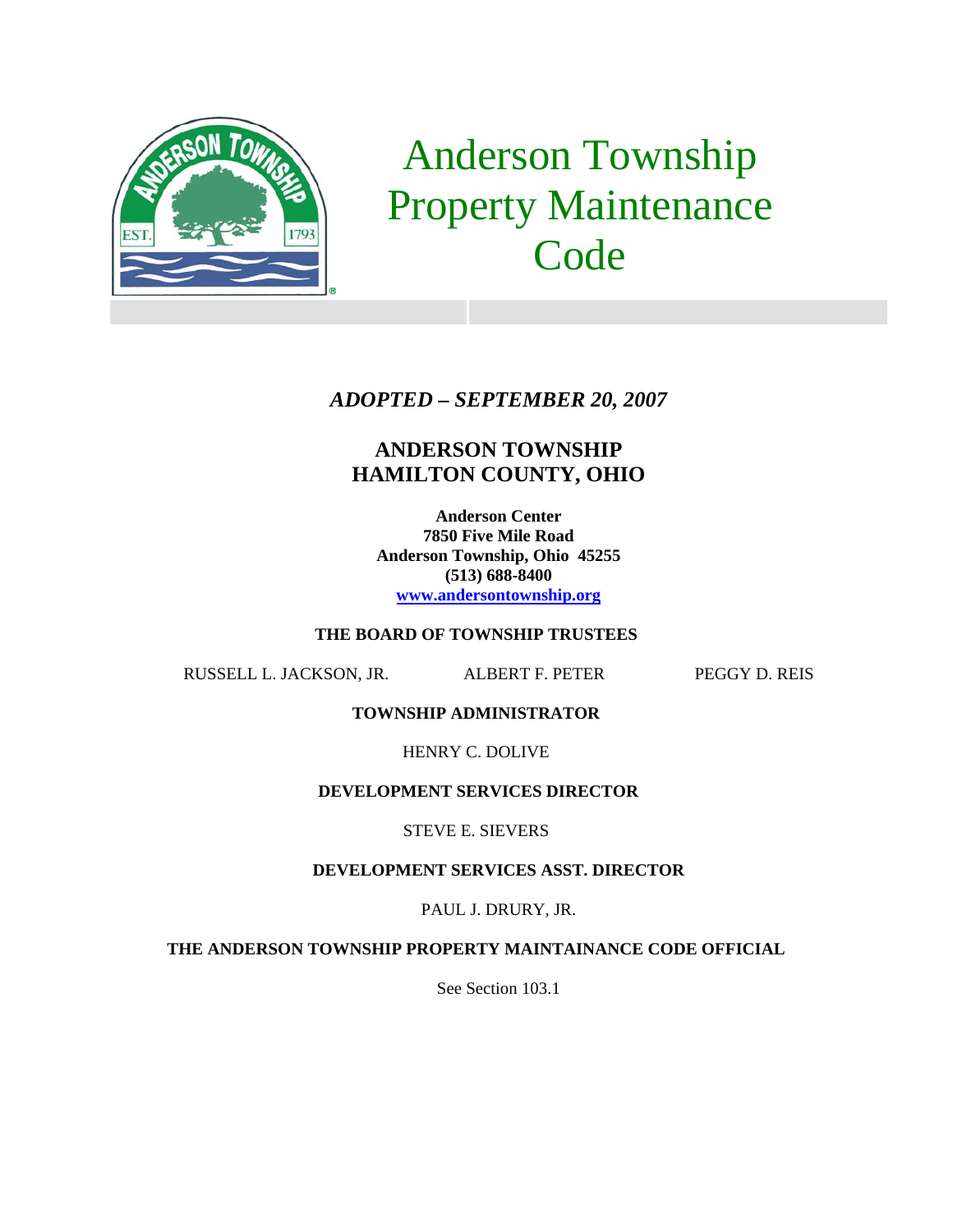# Table of Contents

- 101 General
- 102 Applicability
- 103 Property Maintenance Inspection
- 104 Duties and Powers of the Code Officials
- 105 Notice of Violation
- 106 Civil Citations
- 107 Permissible Answers to Civil Citation
- 108 Admission of Violations Charged in Civil Citation
- 109 Express Denial of Violations Charged in Civil Citation
- 110 Implicit Denial of Violations Charged in Civil Citation
- 111 Municipal Court Proceedings
- 112 Appeal Process
- 113 Penalties and Fines
- 114 Abatement and Other Lawful Remedies

201 - General

202 - General Definitions

#### **Chapter 1 - Administration Chapter 3 - General Requirements**

301 - General

302 - Exterior Property Areas

303 - Exterior Structure

304 - Rubbish and Garbage

305 - Extermination

**Chapter 2 - Definitions Chapter 4 - Referenced Standards**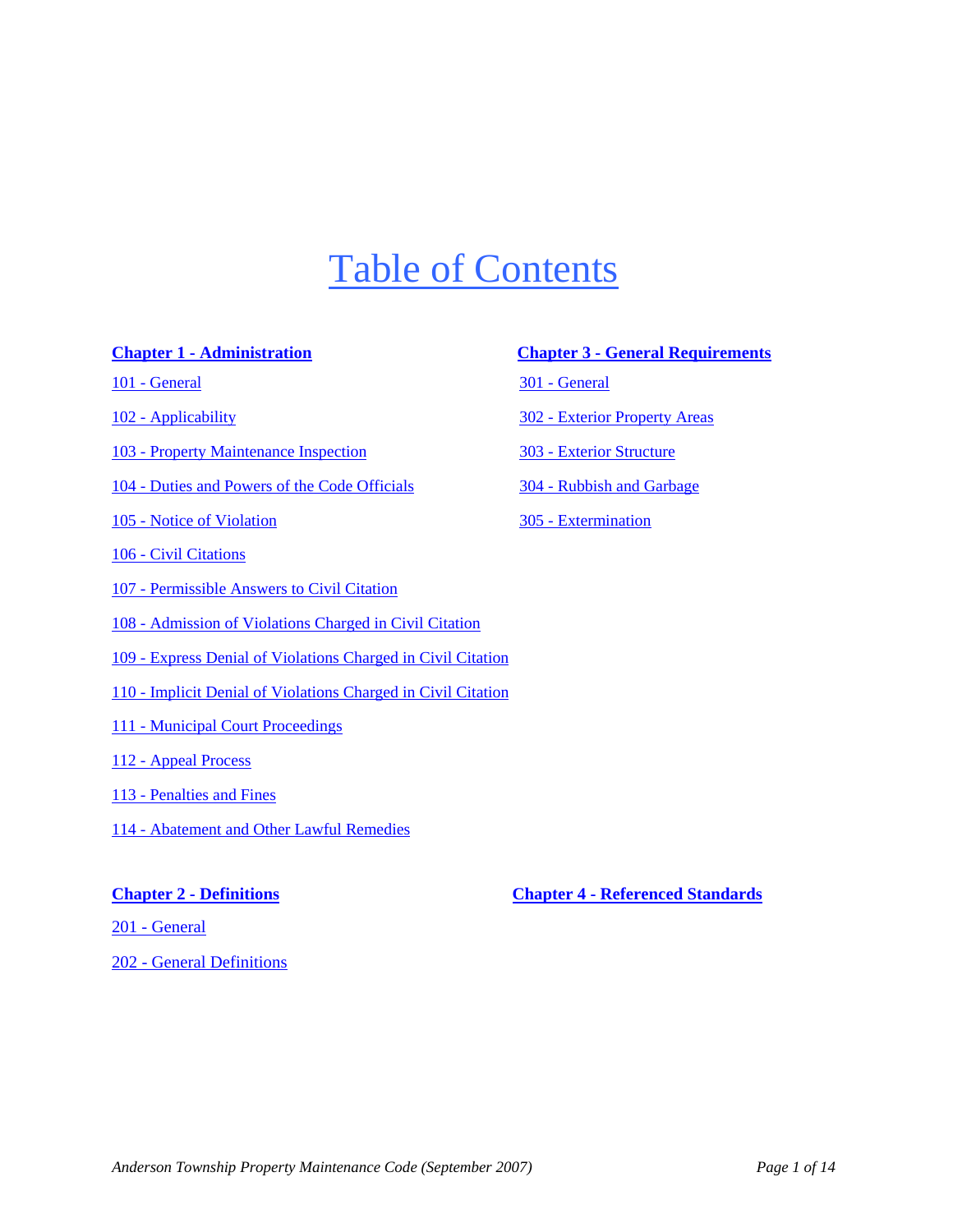## **CHAPTER 1 - ADMINISTRATION**

#### **SECTION 101 - GENERAL**

- **101.1 Title**. These regulations shall be known as the *Property Maintenance Code of Anderson Township*, hereinafter referred to as "this code."
- **101.2 Scope**. The provisions of this code shall apply to all existing residential and nonresidential structures and all existing premises and constitute minimum requirements and standards for premises, structures, equipment and facilities; the responsibility of owners, operators and occupants; and for administration, enforcement and penalties.
- **101.3 Intent**. This code shall be construed to secure its expressed intent, which is to ensure public health, safety and welfare insofar as they are affected by the continued occupancy and maintenance of structures and premises. Existing structures and premises that do not comply with these provisions shall be altered or repaired to provide a minimum level of health and safety as required herein. Repairs, alterations, additions to and changes of occupancy in existing buildings shall comply with all applicable Codes and Standards.
- **101.4 Severability**. If a section, subsection, sentence, clause or phrase of this code is, for any reason, held to be unconstitutional, such decision shall not affect the validity of the remaining portions of this code.

#### **SECTION 102 - APPLICABILITY**

- **102.1 General**. The provisions of this code shall apply to all matters affecting or relating to structures and premises, as set forth in Section 101. Where, in a specific case, different sections of this code specify different requirements, the most restrictive shall govern.
- **102.2 Maintenance.** Equipment, systems, devices and safeguards required by this code or a previous regulation or code under which the structure or premises was constructed, altered or repaired shall be maintained in good working order. No owner, operator or occupant shall cause any service, facility, equipment or utility which is required under this section to be removed from or shut off from or discontinued for any occupied dwelling, except for such temporary interruption as necessary while repairs or alterations are in progress. The requirements of this code are not intended to provide the basis for removal or abrogation of fire protection or safety systems and devices in existing structures. Except as otherwise specified herein, the owner or the owner's designated agent shall be responsible for the maintenance of buildings, structures and premises.
- **102.3 Application of other codes**. Repairs, additions or alterations to a structure, or changes of occupancy, shall be done in accordance with the procedures and provisions of all applicable Codes and Standards. Nothing in this code shall be construed to cancel, modify or set aside any provision of any existing Codes.
- **102.4 Existing remedies**. The provisions in this code shall not be construed to abolish or impair existing remedies of Anderson Township or its officers or agencies relating to the removal or demolition of any structure which is dangerous, insecure, unsafe, or unsanitary.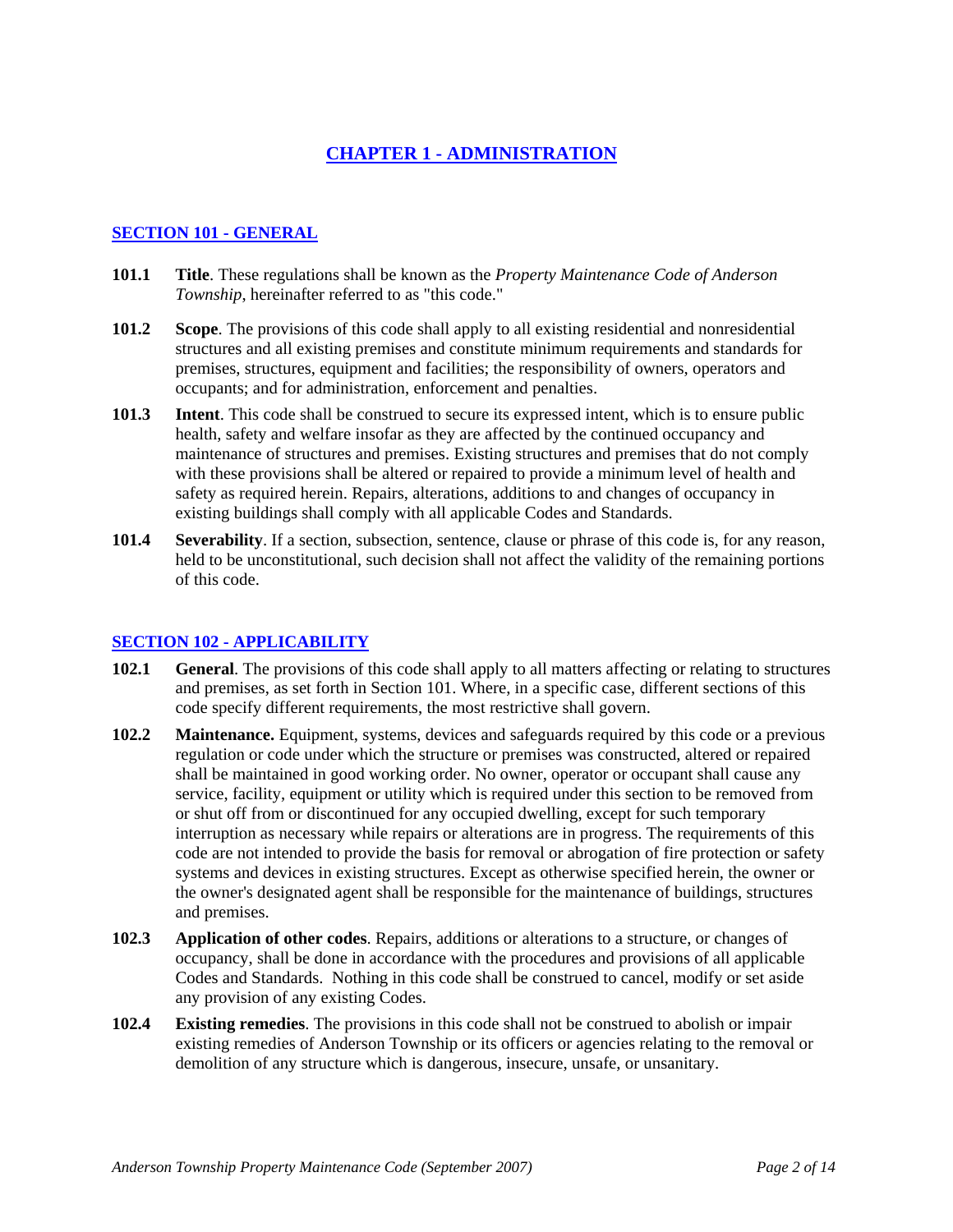- **102.5 Workmanship**. Repairs, maintenance work, alterations or installations which are caused directly or indirectly by the enforcement of this code shall be executed and installed in a workmanlike manner and installed substantially in accordance with the manufacturer's installation instructions.
- **102.6 Historic buildings**. The provisions of this code shall not be mandatory for existing buildings or structures designated as historic buildings when such buildings or structures are judged by the code official to be safe and in the public interest of health, safety and welfare.
- **102.7 Referenced codes and standards**. The codes and standards referenced in this code shall be considered part of the requirements of this code to the prescribed extent of each such reference. Where differences occur between provisions of this code and the referenced standards, the provisions of this code, to the extent permitted by law, shall apply.

#### **SECTION 103 - PROPERTY MAINTENANCE INSPECTION**

- **103.1 General**. The Development Services Department shall be responsible for the enforcement and application of this code. The Development Services Director shall be the official in charge.
- **103.2 Inspectors**. Anderson Township shall employ inspectors in such numbers as it deems necessary to perform the duties required by this code. These inspectors shall report to the Development Services Director.

#### **SECTION 104 - DUTIES AND POWERS OF THE CODE OFFICIAL**

- **104.1 General**. The Development Services Director and the inspectors assigned to the Development Services Department shall enforce the provisions of this code.
- **104.2 Interpretation authority**. The Development Services Director shall have authority to interpret and implement the provisions of this code; to secure the intent thereof; and to designate requirements applicable because of local climatic or other conditions.
- **104.3 Inspections**. The Development Services Director and/or inspectors assigned to the Development Services Department shall make all of the required inspections, or shall accept reports of inspection by approved agencies or individuals. All reports of such inspections by agencies outside of the Anderson Township Development Services Department shall be in writing and be certified by an officer of such approved agency or by the responsible individual. The Development Services Director is authorized to engage experts opinion as deemed necessary to report upon unusual technical issues that arise, subject to the approval of the Anderson Township Administrator.
- **104.4 Identification**. The Development Services Director and inspectors assigned to the Development Services Department shall carry proper identification when inspecting structures or premises in the performance of duties under this code.
- **104.5 Notices and orders**. The Development Services Director and inspectors assigned shal1 issue all necessary notices or orders to ensure compliance with this code.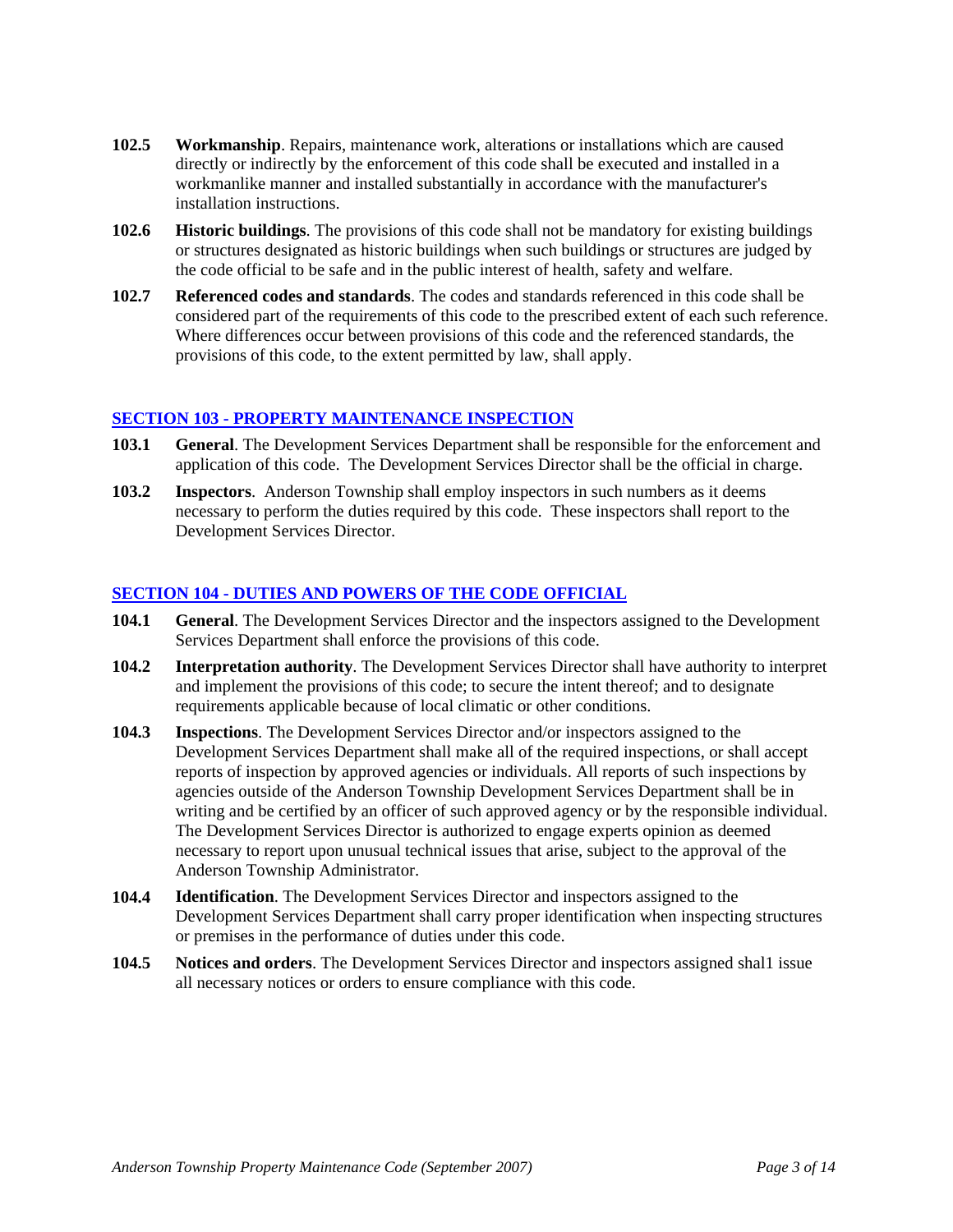**104.6 Department records**. The Development Services Director shall keep official records of all business and activities of the Development Services Department which relate to this code. Such records shall be retained in the official records in such manner and for so long as is required by Anderson Township's retention policy.

#### **SECTION 105 - NOTICE OF VIOLATION**

- **105.1 Unlawful acts**. It shall be unlawful for a person, firm or corporation to be in conflict with or in violation of any of the provisions of this code.
- **105.2 Notice of Violation**. The Development Services Director shall serve a Notice of Violation (hereinafter referred to as "Notice" or "Notice of Violation") on all persons, firms, or corporations found to be in conflict with or in violation of any of the provisions of this code.
- **105.3 Form of Notice of Violation**. Whenever the Development Services Director determines that there has been a violation of this code or has grounds to believe that a violation has occurred, notice shall be given in accordance with all of the following:
	- 1. The Notice must be in writing;
	- 2. The Notice shall be sent to the person, firm, or corporation listed by the Hamilton County Auditor's Office as owner of the property at issue;
	- 3. The Notice must include a description of the property at issue which description is sufficient for identification purposes;
	- 4. The Notice must include a statement of the violation or violations determined to exist on the property with specific references to the section or sections of this code alleged to have been violated;
	- 5. The Notice must include a description of the corrective action which must be taken to bring the property into compliance with the provisions of this code; and
	- 6. The Notice must include a deadline by which time the person receiving the Notice shall be required to take the necessary corrective action required to bring the property into compliance with the provisions of this code.
- **105.4 Method of service**. The Notice of Violation shal1 be deemed to be properly served if a copy thereof is*:*
	- 1. Delivered personally; or
	- 2. Sent by certified or first-class mail addressed to the owner of the property at issue at the address of the property; or
	- 3. Sent by certified or first-class mail addressed to the owner of the property at issue at the address listed as the owner's tax mailing address by the Hamilton County Auditor; or
	- 4. Sent by certified or first-class mail addressed to the owner of the property at issue at the owner's last known address; or
	- 5. Posted in a conspicuous place on or about the property at issue if another method of delivery of the Notice is returned showing that the Notice was not delivered.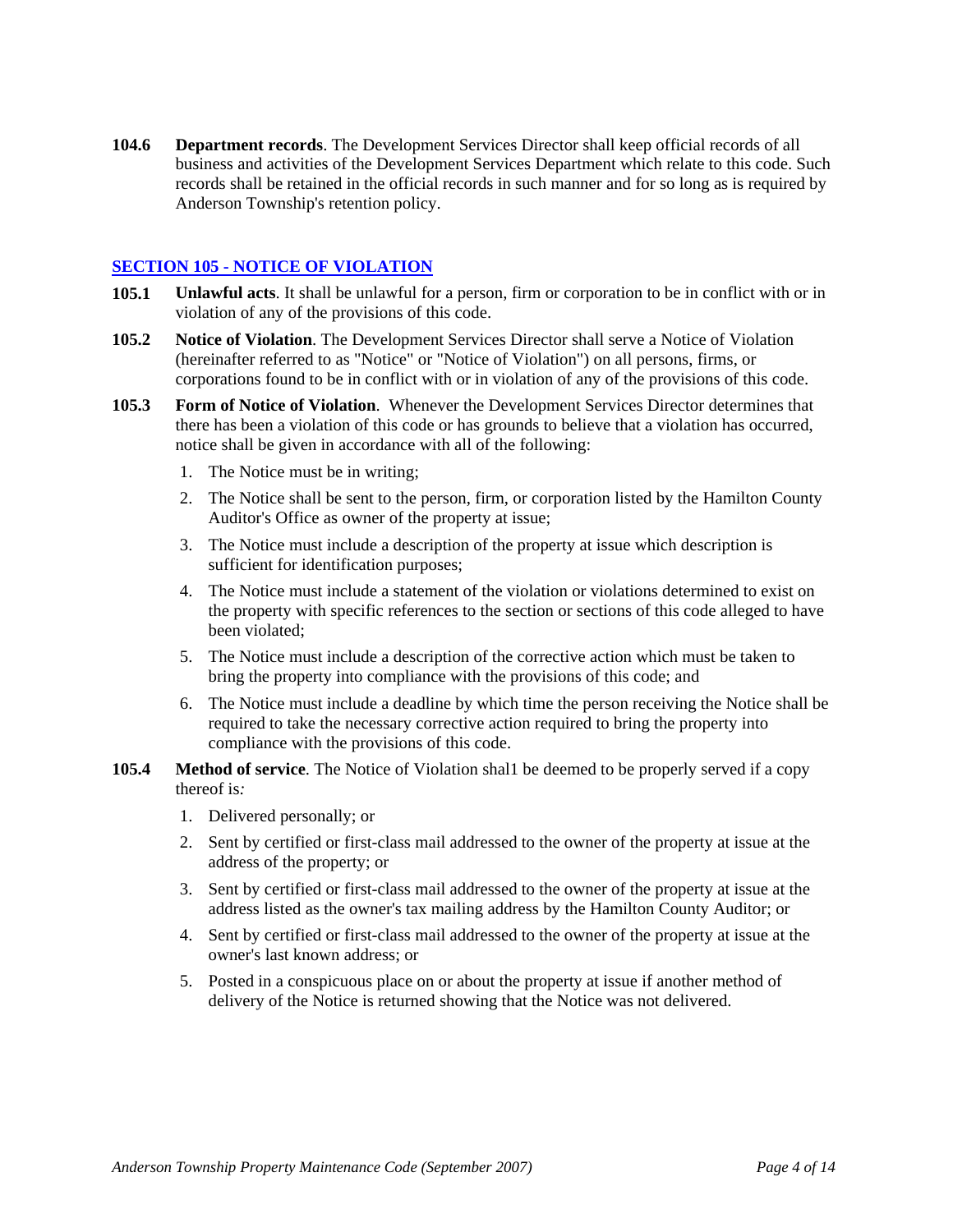- **105.5 Extension of Compliance Deadline**. For good cause shown, the Development Services Director may, at his/her sole discretion, extend the deadline previously stated in the Notice of Violation for corrective action to bring a property into compliance. In the event such an extension is granted, the Development Services Director shall notify the owner of the property at issue of the extension in the same form and pursuant to the same method of service required by Sections 105.3 and 105.4 of this code. Any such notice of extension shall specifically state the revised deadline by which time the person receiving the extension shall be required to take the necessary corrective action required to bring the property into compliance with the provisions of this code.
- **105.6 Local Appeals Process.** Persons, firms, or corporations wishing to appeal an adverse determination by the Development Services Director, Code Official or Official Designee may file an appeal with the Anderson Township Board of Maintenance Appeals within thirty (30) days after the notice of violation. The Development Services Department will schedule a hearing on the matter, and its decision will determine further progression of the violation process.

#### **SECTION 106 - CIVIL CITATIONS**

- **106.1 Civil Citation Issued**. If a person, firm, or corporation to whom a Notice of Violation has been served does not bring the property at issue into compliance with the provisions of this code by the deadline established in the Notice of Violation or by the granted deadline extension, if any, such person shall be issued a Civil Citation (hereinafter referred to as "Citation" or "Civil Citation").
- **106.2 Form of Civil Citation**. Civil Citations issued for a failure to comply with the Notice of Violation by the deadline established therein, or by the granted deadline extension, if any, must be given in accordance with all of the following:
	- 1. The Citation must be in writing on a form specifically designated as a Civil Citation form;
	- 2. The Citation must include a statement advising the person charged that he/she must answer the citation within fourteen (14) days after the date on which the Citation is served upon him/her;
	- 3. The Citation must include a statement indicating the allowable answers that may be made and that the person will be afforded a court hearing if he/she denies committing the violation;
	- 4. The Citation must include a statement specifying that the answer must be made in person, or by mail, to the Anderson Township Fiscal Officer;
	- 5. The Citation must include a statement indicating the amount of the fine arising from the violation;
	- 6. The Citation must include a statement advising the person of the violation charged, and the date, time and place of the violation charged; and
	- 7. The Citation must include the signature and affirmation of the Hamilton County Sheriff deputy if any, who delivers the Citation.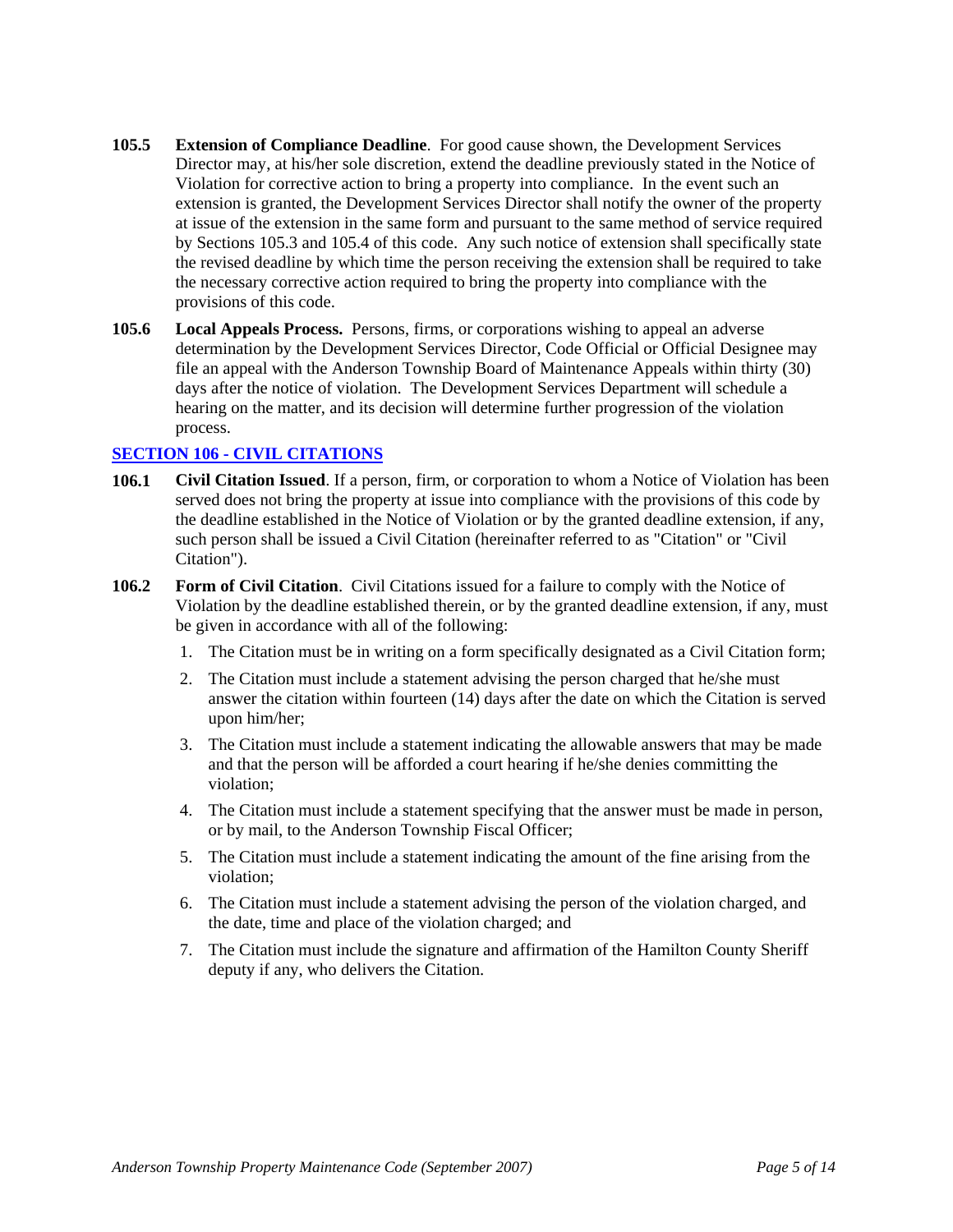- **106.3 Method of Service**. The Civil Citation shal1 be deemed to be properly served if it is:
	- 1. Delivered personally by a Hamilton County Sheriff's deputy; or
	- 2. Sent by certified or express mail, return receipt requested with instructions to the delivering postal employee to show to whom it was delivered, the date of delivery, and the address where it was delivered, addressed to the owner of the property at issue at the address listed as the owner's tax mailing address maintained by the Hamilton County Auditor; or
	- 3. Sent by certified or express mail, return receipt requested with instructions to the delivering postal employee to show to whom it was delivered, the date of delivery, and the address where it was delivered, to the owner of the property at issue at the owner's last known address; or
	- 4. Delivered personally to the usual place of residence of the owner of the property at issue to the owner or some person of suitable age and discretion then residing at that residence; or
	- 5. Any other method of service permitted by the Ohio Rules of Civil Procedure.

#### **SECTION 107 - PERMISSIBLE ANSWERS TO CIVIL CITATION**

- **107.1 Permissible Answers**. Any person, firm, or corporation to whom a Civil Citation has been served may answer said Citation in one of the following ways:
	- 1. Admission that the person, firm, or corporation committed the violation charged filed in the manner and within the time permitted by Section 108 of this code;
	- 2. Express denial of the violations charged by the person, firm, or corporation charged filed in the manner and within the time permitted by Section 109 of this code; or
	- 3. Implicit denial of the violations charged by the failure of the person, firm, or corporation charged to file an answer or pay the fine set forth in the Civil Citation within the time permitted by Sections 108 and 109 of this code.

#### **SECTION 108 - ADMISSION OF VIOLATIONS CHARGED IN CIVIL CITATION**

- **108.1 Admission of Guilt**. Persons, firm, or corporations served with Civil Citations may admit commission of the violations charged by paying the fine set forth in the Civil Citation as required by Sections 108.2 and 108.3 of this code.
- **108.2 Admission of Guilt of Violations Charged in Civil Citations & Payment of Fine by Hand Delivery**. Persons, firms or corporations served with Civil Citations may admit the violations charged in the Civil Citation by paying the fine or fines set forth in the Civil Citation in person to the Township Fiscal Officer. Such payments must be hand-delivered within fourteen (14) days of the date that the Civil Citation was served upon such person, firm, or corporation.
- **108.3 Admission of Guilt of Violations Charged in Civil Citations & Payment of Fine by Mail**. Persons, firms or corporations served with Civil Citations may admit the violations charged in the Civil Citation by paying the fine or fines set forth in the Civil Citation by mailing the payment, postage prepaid, to the Anderson Township Fiscal Officer, 7850 Five Mile Road Anderson Township, Ohio 45230. Such admissions/payments must be received by the Fiscal Officer no later than fourteen (14) days after the date that the Civil Citation was served upon such person, firm, or corporation.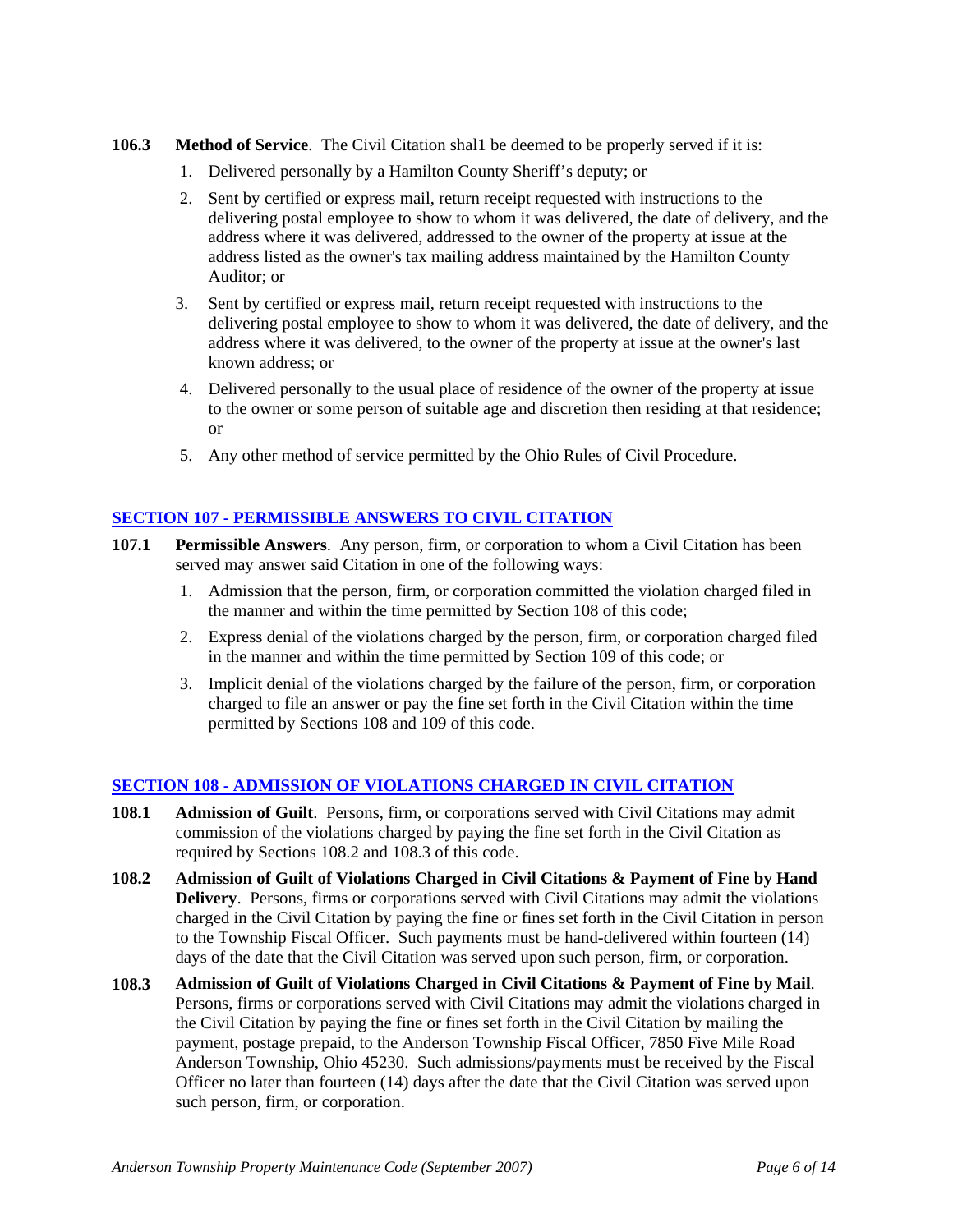**108.4 Effect of Admission and Payment of Fine.** Persons, firms, or corporations who admit guilt as to the violation charged in a Civil Citation issued against them and who pay the fine set forth in the Citation are in no way absolved from resolving, removing, repairing, or otherwise abating the condition which resulted in the issuance of the Civil Citation. If such persons, firms, or corporations fail to resolve, remove, repair, or otherwise abate that condition, Anderson Township may continue to issue Civil Citations each day it determines that the condition continues to violate the provisions of this code. Civil Citations issued for such continuing, unresolved violations of this code need not be preceded by additional Notices of Violation as the initial Notice of Violation shall suffice to notify the person, firm, or corporation involved as to the nature of the violation charged. Further, the admission of guilt and payment of the fines set forth in the Civil Citation shall in no way preclude the Anderson Township Board of Township Trustees from instituting, by and through its Law Director or otherwise, appropriate action to enjoin, restrain, correct or abate a violation, or to prevent illegal occupancy of a building, structure or premises, or to stop an illegal act, conduct, business or utilization of the building, structure or premises.

#### **SECTION 109 - EXPRESS DENIAL OF VIOLATION CHARGED IN CIVIL CITATION**

- **109.1 Express Denial of Violation Charged in Civil Citations & Hand Delivery of Denial**. Persons, firms or corporations served with Civil Citations may deny the violation charged in the Civil Citation by expressly denying the violation in writing and presenting the denial in person to the Anderson Township Fiscal Officer. Such denials must be hand-delivered within fourteen (14) days of the date that the Civil Citation was served upon such person, firm, or corporation.
- **109.2 Express Denial of Violation Charged in Civil Citations & Mailing of Denial**. Persons, firms or corporations served with Civil Citations may deny the violations charged in the Civil Citation by expressly denying the violations in writing and by delivering or mailing the denial, postage prepaid, to the Anderson Township Fiscal Officer, 7850 Five Mile Road Anderson Township, Ohio 45230. Such denials must be received by the Fiscal Officer no later than fourteen (14) days after the date that the Civil Citation was served upon such person, firm, or corporation.

#### **SECTION 110 - IMPLICIT DENIAL OF VIOLATIONS CHARGED IN CIVIL CITATION**

**110.1 Implicit Denial of Violations**. Persons, firms, or corporations who fail to either expressly deny the violation charged in the Civil Citation issued against them in the manner and within the time permitted by Section 109 of this code or who fail to admit the violations charged in the Civil Citation issued against them by paying the fine or fines set forth in the Civil Citation in the manner and within the time permitted by Section 108 of this code shall be deemed to have denied the violation charged.

#### **SECTION 111 - MUNICIPAL COURT PROCEEDINGS**

**111.1 Referral to Municipal Court**. If the person, firm, or corporation issued a Civil Citation either expressly or implicitly denies the violation charged in the Citation within fourteen (14) days after service of the Civil Citation, the Anderson Township Fiscal Officer or Development Services Director shall notify the Hamilton County Municipal Court of the denial so that a hearing can be set.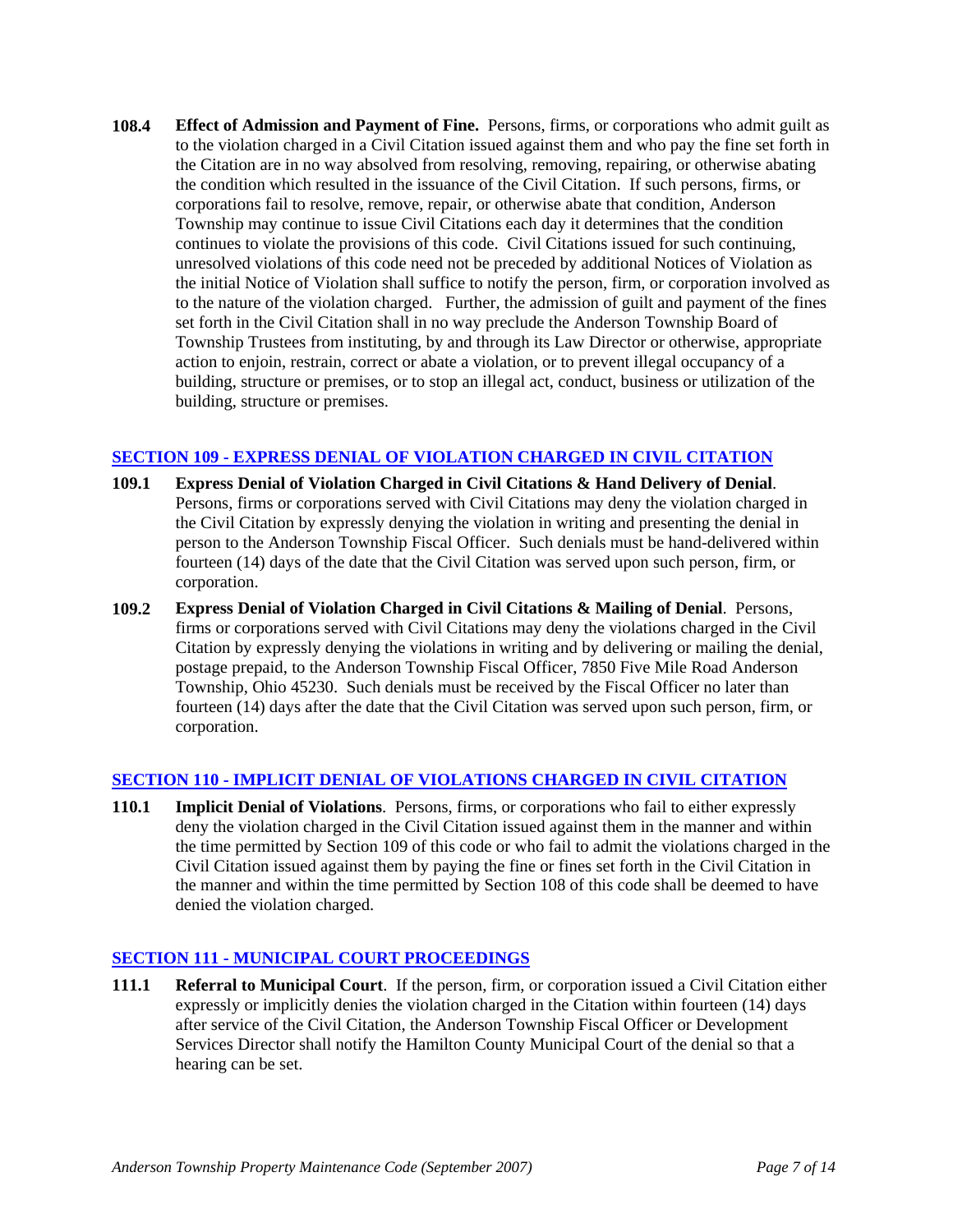- **111.2 Municipal Court Hearings**. Municipal Court hearings are conducted according to the Rules of Civil Procedure and the court determines whether the violation is proven by the Township by a preponderance of the evidence. If the court determines that the violation has been proven, it will order the violator to pay the fine.
- **111.3 Payment of Fine After Determination of Guilt**. Persons, firms, or corporations found to have violated the provisions of this code charged in the Civil Citation must pay the fines assessed by the court within ten (10) days after the judgment. Failure to pay the fine within this time period will result in the placement of a lien on the property at issue and/or the collection of the amount due in any manner authorized by law.

#### **SECTION 112 - APPEAL PROCESS**

**112.1 Appeal**. Persons, firms, or corporations wishing to appeal an adverse determination by the Hamilton County Municipal Court may file an appeal with the First District Court of Appeals within thirty (30) days after the judgment.

#### **SECTION 113 - PENALTIES AND FINES**

- **113.1 Violation Penalties**. Any person, firm, or corporation who violates a provision of this code shall be issued a Civil Citation in the following amounts:
	- 1. In the amount of one hundred dollars (\$100.00) for the first offense;
	- 2. In the amount of two hundred fifty dollars (\$250.00) for the second offense;
	- 3. In the amount of five hundred dollars (\$500.00) for the third offense;
	- 4. In the amount of seven hundred fifty dollars (\$750.00) for the fourth offense; and
	- 5. In the amount of one thousand dollars (\$1,000.00) for each subsequent offense.
- **113.2 Continuing Violations**. Each day that a violation continues after due notice has been served shall be deemed a separate offense.

#### **SECTION 114 - ABATEMENT AND OTHER LAWFUL REMEDIES**

**114.1 Emergency Measures**. Nothing in the provisions of this code shall prohibit the Development Services Director from taking any action authorized by law, without regard to the provisions of this code and regardless of whether the legal procedures herein described have been instituted, when, in his/her opinion, there is imminent danger of failure or collapse of a building or structure which endangers life, or when any structure or part of a structure has failed and life is endangered by the occupation of the structure, or when there is actual or potential danger to the building occupants or those in the proximity of any structure because of explosives, explosive fumes or vapors or the presence of toxic fumes, gases or materials, or operation of defective or dangerous equipment.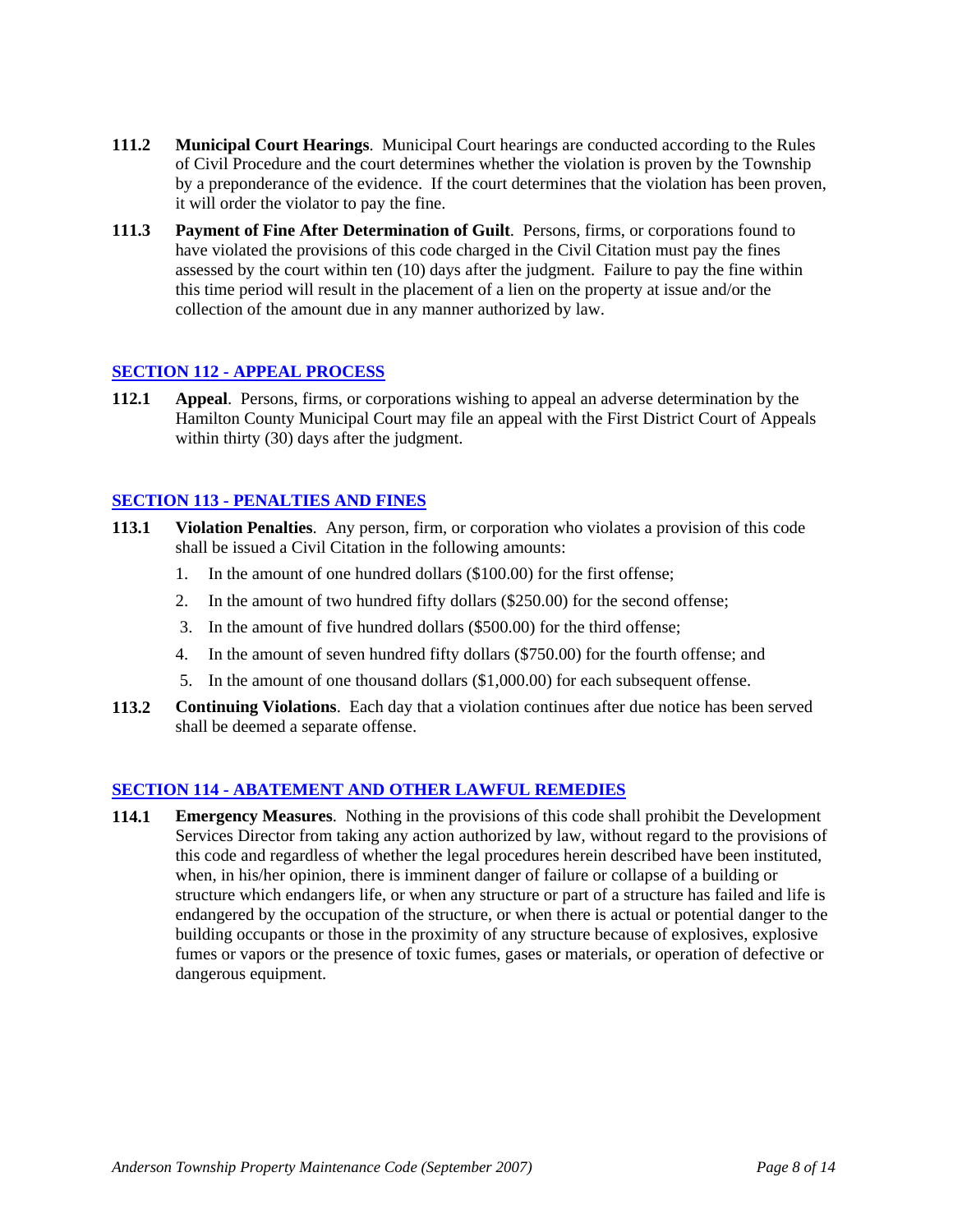#### **CHAPTER 2 DEFINITIONS**

#### **SECTION 201 - GENERAL**

- **201.1 Scope.** Unless otherwise expressly stated, the following terms shall, for the purposes of this code, have the meanings shown in this chapter.
- **201.2 Interchangeability.** Words stated in the present tense include the future; words stated in the masculine gender include the feminine and neuter; the single number includes the plural, and the plural, the singular.
- **201.3 Terms not defined.** Where terms are not defined in this code the usual and customary definition shall apply.
- **201.4 Parts.** Whenever the words "dwelling unit", "dwelling", "premises", "building", or "story" are stated in this code, they shall be construed as though they were followed by the words "or any part thereof".

#### **SECTION 202 - GENERAL DEFINITIONS**

- **202.1 APPROVED.** Approved by the code official.
- **202.2 BASEMENT.** That portion of a building which is partly or completely below grade.
- **202.3 CIVIL CITATION.** Citation issued pursuant to section 106 of this code.
- **202.4 DEVELOPMENT SERVICES DIRECTOR.** The official who is charged with the administration and enforcement of this code, or any duly authorized representative.
- **202.5 DWELLING UNIT.** A single unit providing complete, independent living facilities for one or more persons, including permanent provisions for living, sleeping, eating, cooking, and sanitation.
- **202.6 EASEMENT.** An interest in land or property reserved for present or future use by a person or agency other than legal fee owner(s) of the property. The easement shall be permitted to be for use under, on or above a property.
- **202.7 EXTERIOR PROPERTY.** The open space on the premises and on adjoining property under the control of owners or operators of such premises. Exterior Property shall include such open areas as carports and other storage areas open and visible to passersby.
- **202.8 EXTERMINATION.** The control and elimination of insects, rats or other pests by eliminating their harborage places; by removing or making inaccessible materials that serves as their food; by spraying, fumigating, and trapping or by any other approved pest elimination method.
- **202.9 GARBAGE.** The animal or vegetable waste resulting from the handling, preparation, cooking and consumption of food.
- **202.10 IMMINENT DANGER.** A condition which could cause serious or life-threatening injury or death at any time.
- **202.11 INFESTATION.** The presence, within or contiguous to, a structure or premises of insects, rats, vermin or other pests.
- **202.12 INSPECTORS.** Persons assigned to the Development Services Department who are duly authorized representatives of the Development Services Director. Inspectors are charged with initial administration and enforcement of this code, under the direction and supervision of the Development Services Director.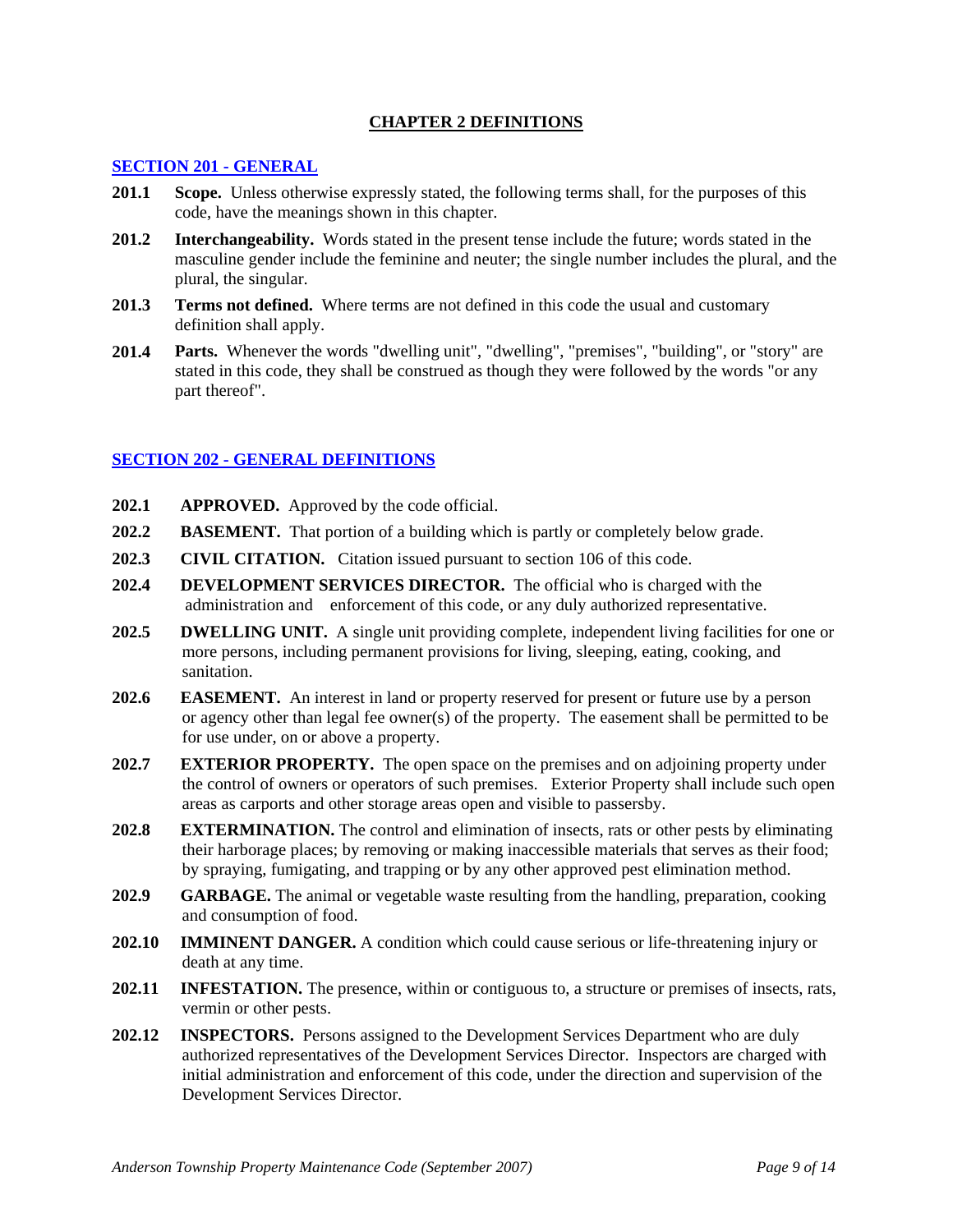- **202.13 NOTICE OF VIOLATION**. A written notice which complies with Section 105 of this code.
- **202.14 OCCUPANCY.** The purpose for which a building or portion thereof is utilized or occupied.
- **202.15 OCCUPANT.** Any individual living or sleeping in a building, or having possession of a space within a building.
- **202.16 OPENABLE AREA.** That part of a window, skylight or which is available for unobstructed ventilation and which opens directly to the outdoors.
- **202.17 OPERATOR.** Any person who has charge, care or control of a structure or premises which is let or offered for occupancy.
- **202.18 OWNER.** Any person, agent, operator, firm or corporation having a legal or equitable interest in the property; or recorded in the official records of the state or county as holding title to the property; or otherwise having control of the property, including the guardian of the estate of any such person, and the executor or administrator of the estate of such person if ordered to take possession of real property by a court.
- **202.19 PERSON.** An individual, corporation, partnership or any group acting as a unit.
- **202.20 PREMISES.** A lot, plot or parcel of land, easement or public way, including any structures thereon.
- **202.21 PUBLIC WAY.** Any street, alley or similar parcel of land essentially unobstructed from the ground to the sky, which is deeded, dedicated or otherwise permanently available to the public for public use.
- **202.22 RUBBISH.** Combustible and noncombustible waste materials except garbage; the term shall include the residue from burning of wood, coal, coke and other combustible materials, paper, rags, cartons, boxes, wood, excelsior, rubber, leather, tree branches, yard trimmings, tin cans, metals, mineral matter glass, crockery and dust and other similar materials. The term shall also include inoperable and broken appliances, electronic, and household equipment.
- **202.23 STRUCTURE.** That which is built or constructed on premises or a portion thereof.
- **202.24 TENANT.** A person, corporation, partnership or group: whether or not the legal owner of record, occupying a building or portion thereof as a unit.
- **202.25 VENTILATION.** The natural or mechanical process of supplying conditioned or unconditioned air to, or removing air from, any space.
- **202.26 WORKMANLIKE.** Executed in a skilled manner; e.g., generally plumb, level, square, in line, undamaged and without marring adjacent work.
- **202.27 YARD.** An open space on the same lot with a structure.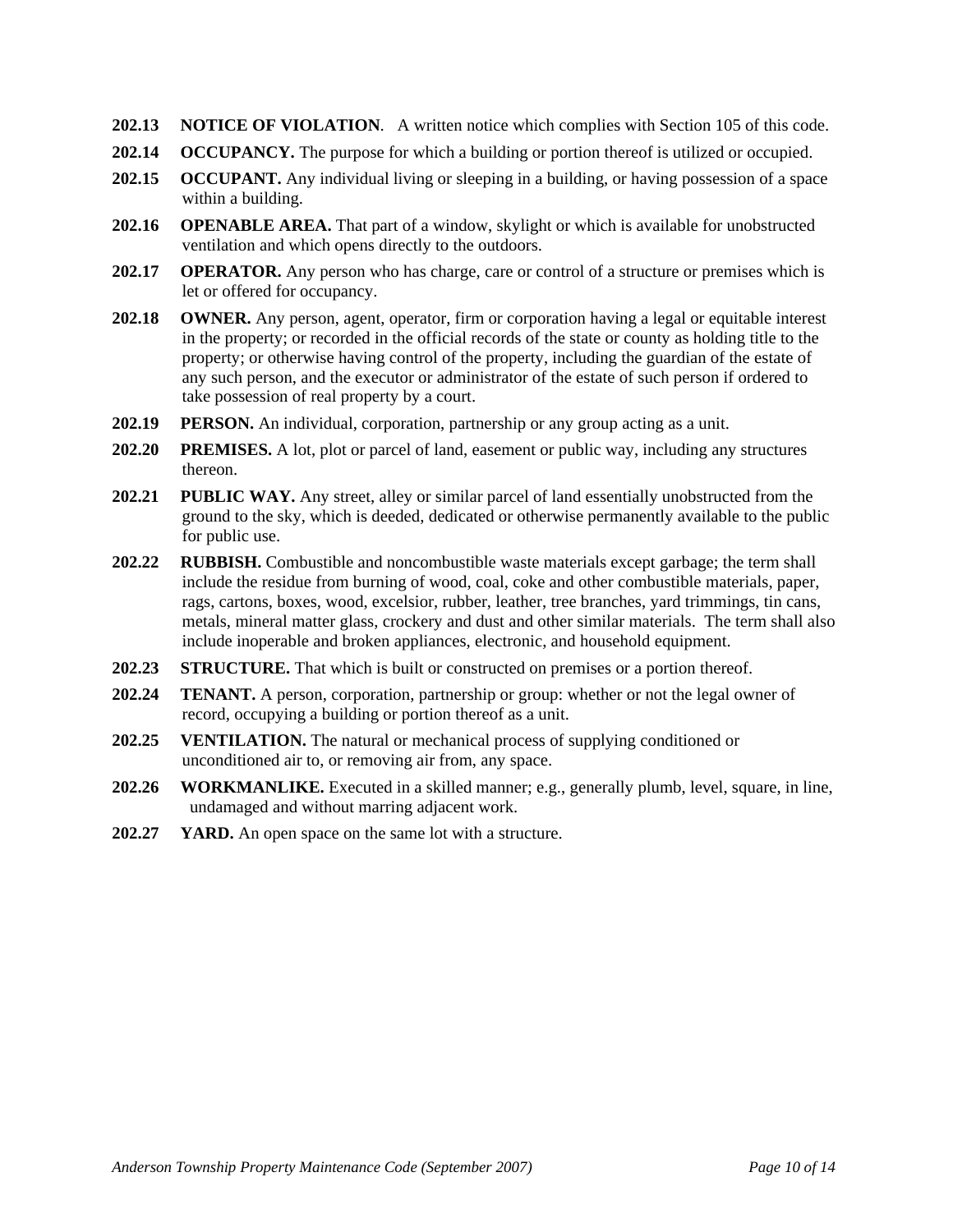### **CHAPTER 3 - GENERAL REQUIREMENTS**

#### **SECTION 301 – GENERAL**

- **301.1 Scope.** The provisions of this code shall govern the minimum conditions and the responsibilities of persons for maintenance of structures, equipment and exterior property.
- **301.2 Responsibility.** The owner of the premises shall maintain the structures and exterior property in compliance with these requirements, except as otherwise provided for in this code. A person shall not occupy as owner-occupant or permit another person to occupy premises which are not in a sanitary and safe condition and which do not comply with the requirements of this code. Occupants of a dwelling unit are responsible for keeping in a clean, sanitary and safe condition that part of the premises which they occupy and control.
- **301.3 Vacant structures and land.** All vacant structures and premises thereof or vacant land shall be maintained in a clean, safe, secure and sanitary condition as provided herein so as not to cause a blighting problem or adversely affect the public health or safety.

#### **SECTION 302 – EXTERIOR PROPERTY AREAS**

- **302.1 Sanitation.** All exterior property and premises shall be maintained in a clean, safe and sanitary condition. The occupant shall keep that part of the exterior property which such occupant occupies or controls in a clean and sanitary condition.
- **302.3 Rodent harborage.** All structures and exterior property shall be kept free from rodent harborage and infestation. Where rodents are found, they shall be promptly exterminated by approved processes which will not be injurious to human health. After extermination, proper precautions shall be taken to eliminate rodent harborage and prevent re-infestation
- **302.3 Accessory structures.** All accessory structures, including detached garages, fences and walls, shall be maintained structural1y sound and in good repair.
- **302.4 Defacement of property.** No person shall willfully or wantonly damage, mutilate or deface any exterior surface of any structure or building on any private or public property by placing thereon any marking, carving or graffiti. It shall be the responsibility of the owner to restore said surface to an approved state of maintenance and repair.

#### **SECTION 303 – EXTERIOR STRUCTURE**

- **303.1 General.** The exterior of a structure shall be maintained in good repair, structurally sound and sanitary so as not to pose a threat to the public health, safety or welfare.
- **303.2 Protective treatment.** All exterior surfaces, including but not limited to, doors, door and window frames, cornices, porches, trim, balconies, decks and fences shall be maintained in good condition. Exterior wood surfaces, other than decay-resistant woods, shall be protected from the elements and decay by painting or other protective covering or treatment. Peeling, flaking and chipped paint shall be eliminated and surfaces re-painted. All siding and masonry joints as well as those between the building envelope and the perimeter of windows, doors, and skylights shall be maintained weather resistant and water tight. All metal surfaces subject to rust or corrosion shall be coated to inhibit such rust and corrosion and all surfaces with rust or corrosion shall be stabilized and coated to inhibit future rust and corrosion. Oxidation stains shall be removed from exterior surfaces. Surfaces designed for stabilization by oxidation are exempt from this requirement.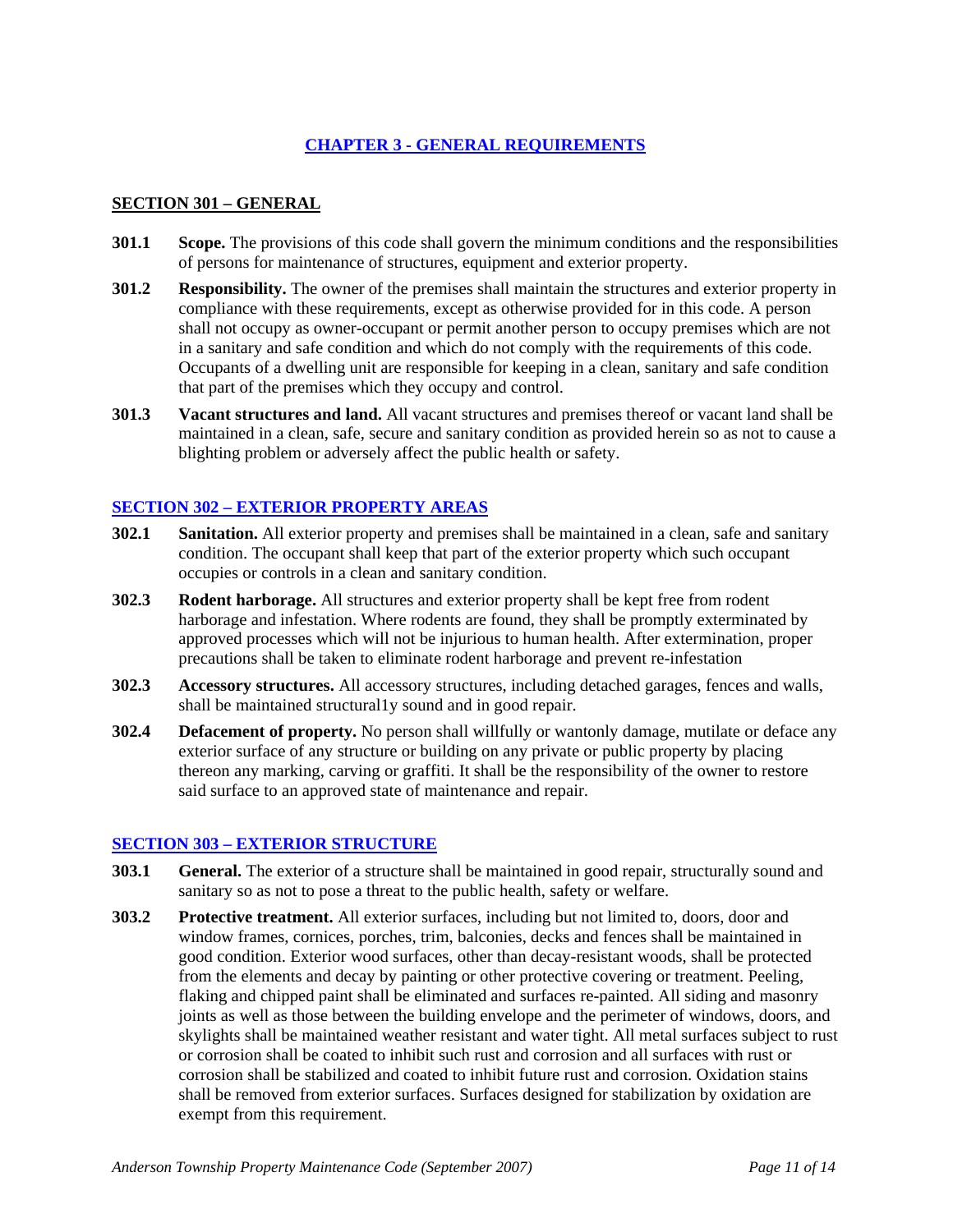- **303.3 Structural members.** All structural members shall be maintained free from deterioration, and shall be capable of safely supporting the imposed dead and live loads.
- **303.4 Foundation walls.** All foundation walls shall be maintained plumb and free from open cracks and breaks and shall be kept in such condition so as to prevent the entry of rodents and other pests.
- **303.5 Exterior walls.** All exterior walls shall be free from holes, breaks, and loose or rotting materials; and maintained weatherproof and properly surface coated where required to prevent deterioration.
- **303.6 Roofs and drainage.** The roof and flashing shall be sound, tight and not have defects that admit rain. Roof drainage shall be adequate to prevent dampness or deterioration in the walls or interior portion of the structure. Roof drains, gutters and downspouts shall be maintained in good repair and free from obstructions.
- **303.7 Decorative features.** All cornices, belt courses, corbels, terra cotta trim, wall facings and similar decorative features shall be maintained in good repair with proper anchorage and in a safe condition.
- **303.8 Overhang extensions.** All overhang extensions including but not limited to canopies, marquees, signs, awnings, fire escapes, standpipes and exhaust ducts shall be maintained in good repair and be properly anchored so as to be kept in a sound condition. When required, all exposed surfaces of metal or wood shall be protected from the elements and against decay or rust by periodic application of weather-coating materials, such as paint or similar surface treatment.
- **303.9 Stairways, decks, porches and balconies.** Every exterior stairway, deck, porch and balcony, and all appurtenances attached thereto, shall be maintained structurally sound, in good repair, with proper anchorage and capable of supporting the imposed loads.
- **303.10 Chimneys and towers.** All chimneys, cooling towers, smoke stacks, and similar appurtenances shall be maintained structurally safe and sound, and in good repair. All exposed surfaces of metal or wood shall be protected from the elements and against decay or rust by periodic application of weather-coating materials, such as paint or similar surface treatment.
- **303.11 Handrails and guards.** Every handrail and guard shall be firmly fastened and capable of supporting normally imposed loads and shall be maintained in good condition.
- **303.12 Window, skylight, doors and frames.** Every window, skylight, door and their frames shall be kept in sound condition, good repair and weather tight.
- **303.13 Doors.** All exterior doors, door assemblies and hardware shall be maintained in good condition. Locks at all entrances to dwelling units, rooming units and guestrooms shall tightly secure the door.
- **303.14 Basement hatchways.** Every basement hatchway shall be maintained to prevent the entrance of rodents, rain and surface drainage water.
- **303.15 Building security.** Doors, windows or hatchways for dwelling units shall be provided with devices designed to provide security for the occupants and property within.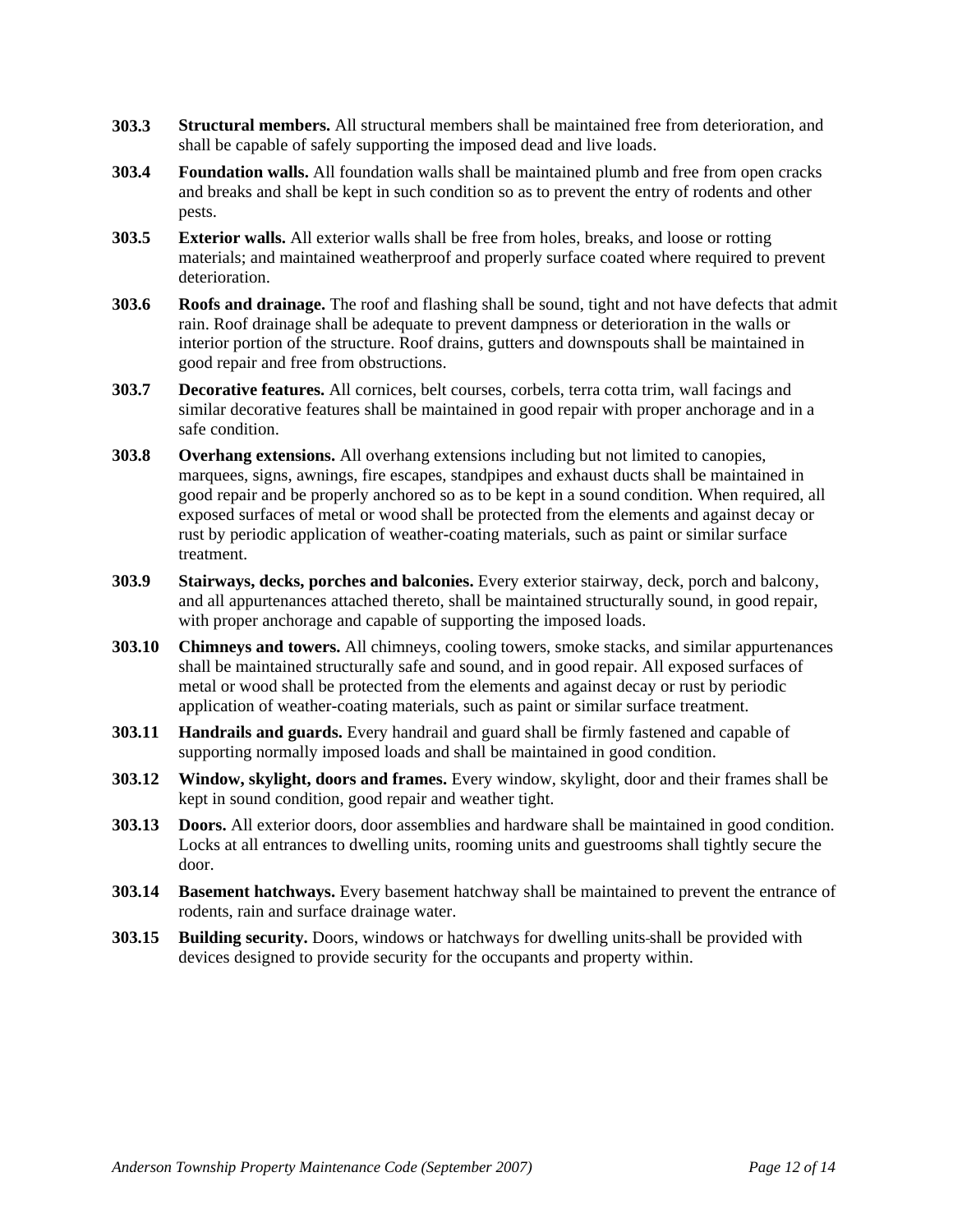#### **SECTION 304 - RUBBISH AND GARBAGE**

- **304.1 Accumulation of rubbish or garbage.** All exterior property and premises, of every structure, carport, deck, and patio shall be free from any accumulation of rubbish or garbage.
- **304.2 Disposal of rubbish.** Every occupant of a structure shall dispose of all rubbish in a clean and sanitary manner by placing such rubbish in approved containers.
	- **304.2.1 Rubbish storage containers.** The owner of occupied premises shall supply approved covered containers for rubbish, and the owner of the premises shall be responsible for the removal of rubbish.
	- **304.2.2 Refrigerators.** Refrigerators, air conditioners and similar equipment not in operation shall not be discarded, or abandoned on premises.
- **304.3 Disposal of garbage.** Every occupant of a structure shall dispose of garbage in a clean and sanitary manner by placing such garbage in an approved garbage disposal facility or approved garbage container.
	- **304.3.1 Containers.** The operator of all establishments producing garbage shall provide, and at all times cause to be utilized, approved leak proof containers provided with close-fitting covers for the storage of such materials until removed from the premises for disposal.

#### **SECTION 305 - EXTERMINATION**

**305.1 Infestation.** All structures shall be kept free from insect and rodent infestation. Insects or rodents found in any structure shall be promptly exterminated by approved processes that will not be injurious to human health. After extermination, proper precautions shall be taken to prevent re-infestation.